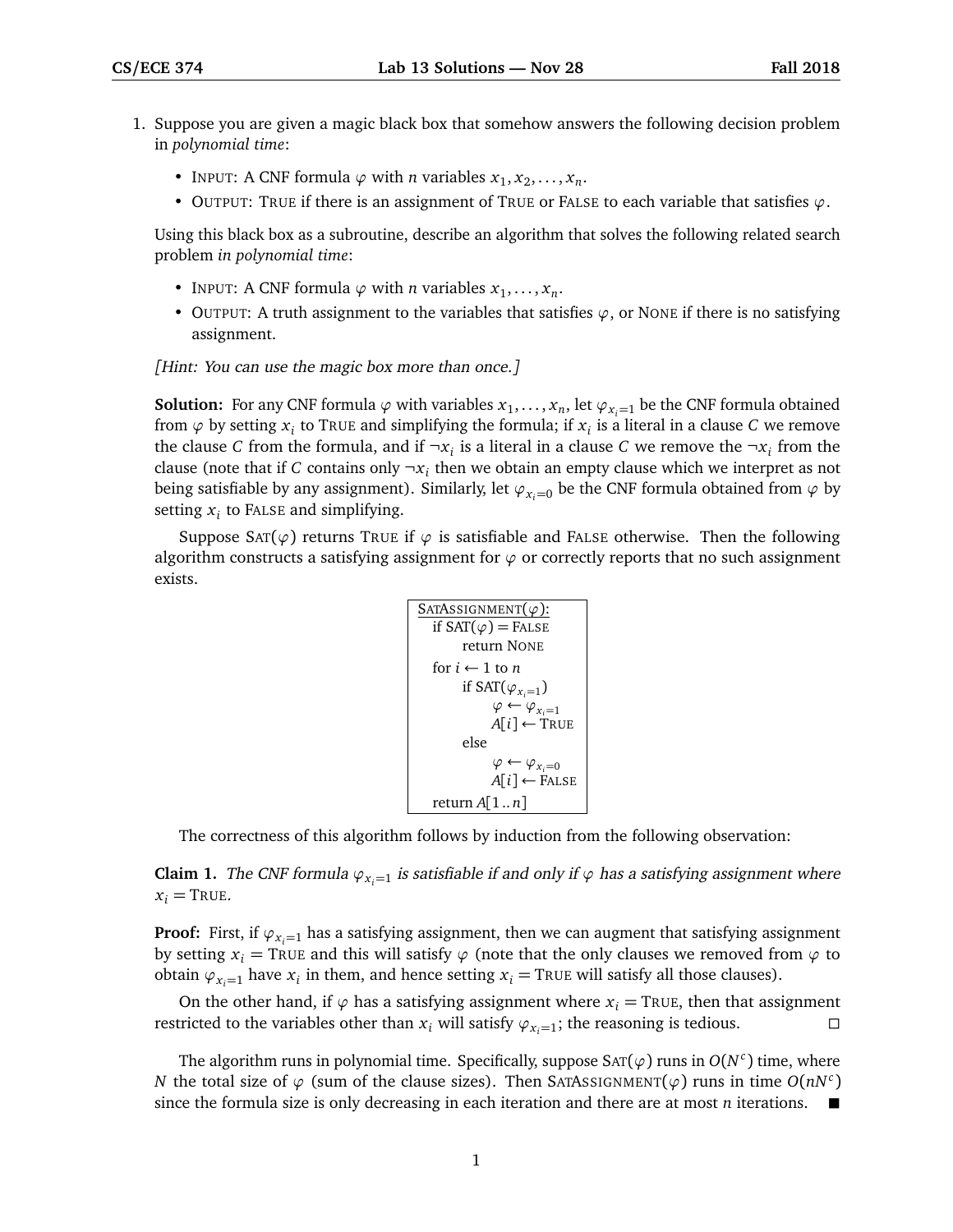- 2. An *independent set* in a graph *G* is a subset *S* of the vertices of *G*, such that no two vertices in *S* are connected by an edge in *G*. Suppose you are given a magic black box that somehow answers the following decision problem *in polynomial time*:
	- INPUT: An undirected graph *G* and an integer *k*.
	- OUTPUT: TRUE if *G* has an independent set of size *k*, and FALSE otherwise.
	- (a) Using this black box as a subroutine, describe algorithms that solves the following optimization problem *in polynomial time*:
		- INPUT: An undirected graph *G*.
		- OUTPUT: The size of the largest independent set in *G*.

[Hint: You've seen this problem before.]

**Solution:** Suppose  $\text{INDSET}(V, E, k)$  returns TRUE if the graph  $(V, E)$  has an independent set of size *k*, and FALSE otherwise. Then the following algorithm returns the size of the largest independent set in *G*:

$$
\boxed{\frac{\text{MAXINDSETSize}(V, E):}{\text{for } k \leftarrow 1 \text{ to } V \text{ if } \text{INDSET}(V, E, k + 1) = \text{FALSE} \atop \text{return } k}}
$$

A graph with *n* vertices cannot have an independent set of size larger than *n*, so this algorithm must return a value. If *G* has an independent set of size *k*, then it also has an independent set of size  $k - 1$ , so the algorithm is correct.

The algorithm clearly runs in polynomial time. Specifically, if  $INDEF(V, E, k)$  runs in  $O((V + E)^c)$  time, then MAXINDSETSIZE(*V*, *E*) runs in  $O((V + E)^{c+1})$  time.

Yes, we could have used binary search instead of linear search. Whatever.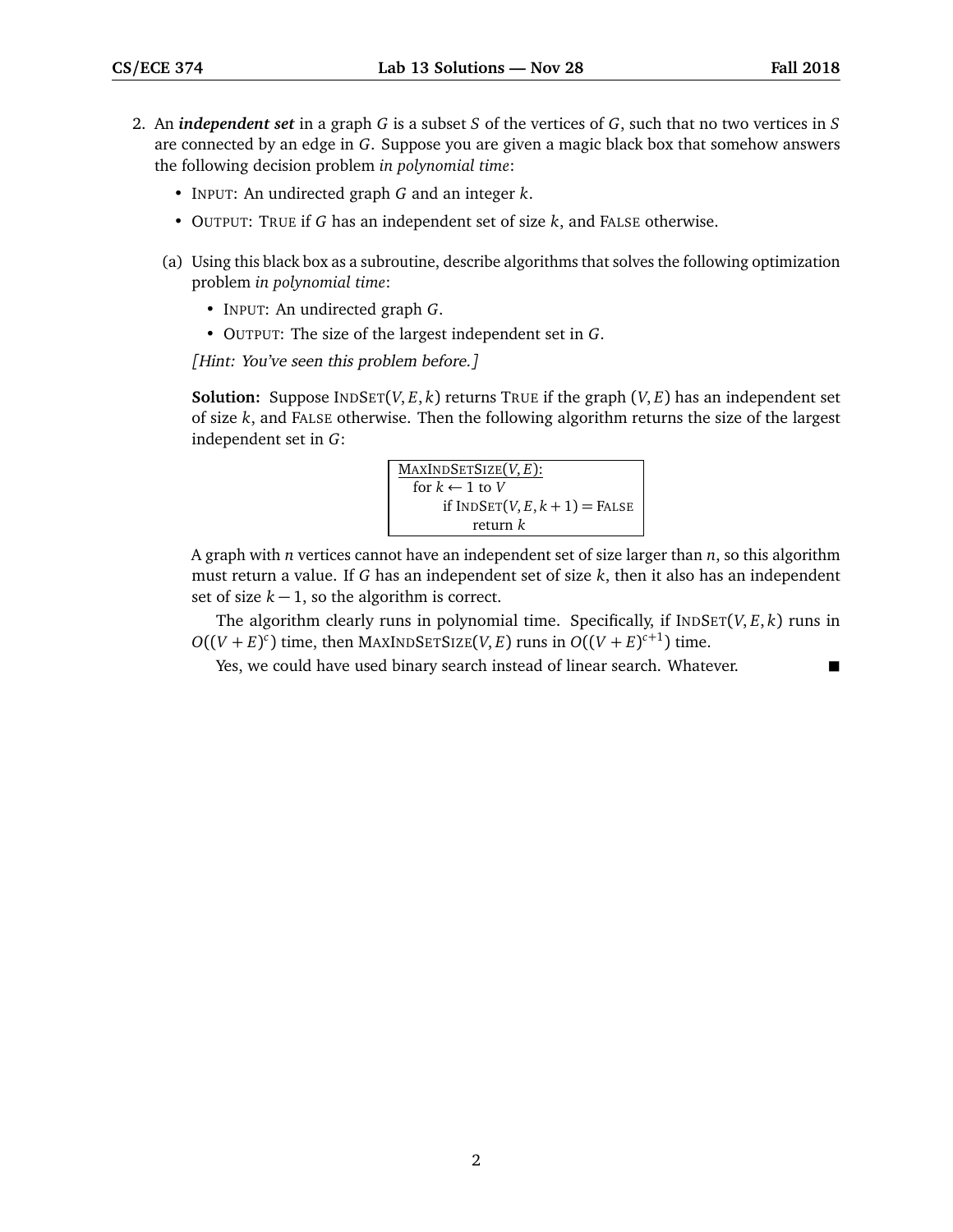- (b) Using this black box as a subroutine, describe algorithms that solves the following search problem *in polynomial time*:
	- INPUT: An undirected graph *G*.
	- OUTPUT: An independent set in *G* of maximum size.

**Solution (delete vertices):** I'll use the algorithm MAXINDSETSIZE( $V, E$ ) from part (a) as a black box instead. Let *G* − *v* denote the graph obtained from *G* by deleting vertex *v*, and let *G* − *N*(*v*) denote the graph obtained from *G* by deleting *v* and all neighbors of *v*.

```
MAXINDSET(G):
  S ← ∅
  k ← MAXINDSETSIZE(G)
  for all vertices v of G
      if MAXINDSETSIZE(G − v) = k
           G \leftarrow G - velse
           G ← G − N(v)add v to S
  return S
```
Correctness of this algorithm follows inductively from the following claims:

**Claim 2.** MAXINDSETSIZE $(G - v) = k$  if and only if G has an independent set of size k that excludes *v*.

**Proof:** Every independent set in  $G - v$  is also an independent set in  $G$ ; it follows that  $MAXINDSETSIZE(G - v) \leq k$ .

Suppose *G* has an independent set *S* of size *k* that does excludes *v*. Then *S* is also an independent set of size *k* in  $G - v$ , so MAXINDSETSIZE( $G - v$ ) is at least *k*, and therefore equal to *k*.

On the other hand, suppose *G* − *v* has an independent set *S* of size *k*. Then *S* is also a maximum independent set of *G* (because  $|S| = k$ ) that excludes *v*.

The algorithm clearly runs in polynomial time.

**Solution (add edges):** I'll use the algorithm MAXINDSETSIZE(*V*, *E*) from part (a) as a black box instead. Let *G* + *uv* denote the graph obtained from *G* by adding edge *uv*.

```
MAXINDSET(G):
  k \leftarrow MAXINDSETSIZE(G)
  if k = 1return any vertex
  for all vertices u
       for all vertices v
            if u \neq v and uv is not an edge
                if MAXINDSETSIZE(G + uv) = kG \leftarrow G + uvS ← ∅
  for all vertices v
       if deg(v) < V - 1add v to S
  return S
```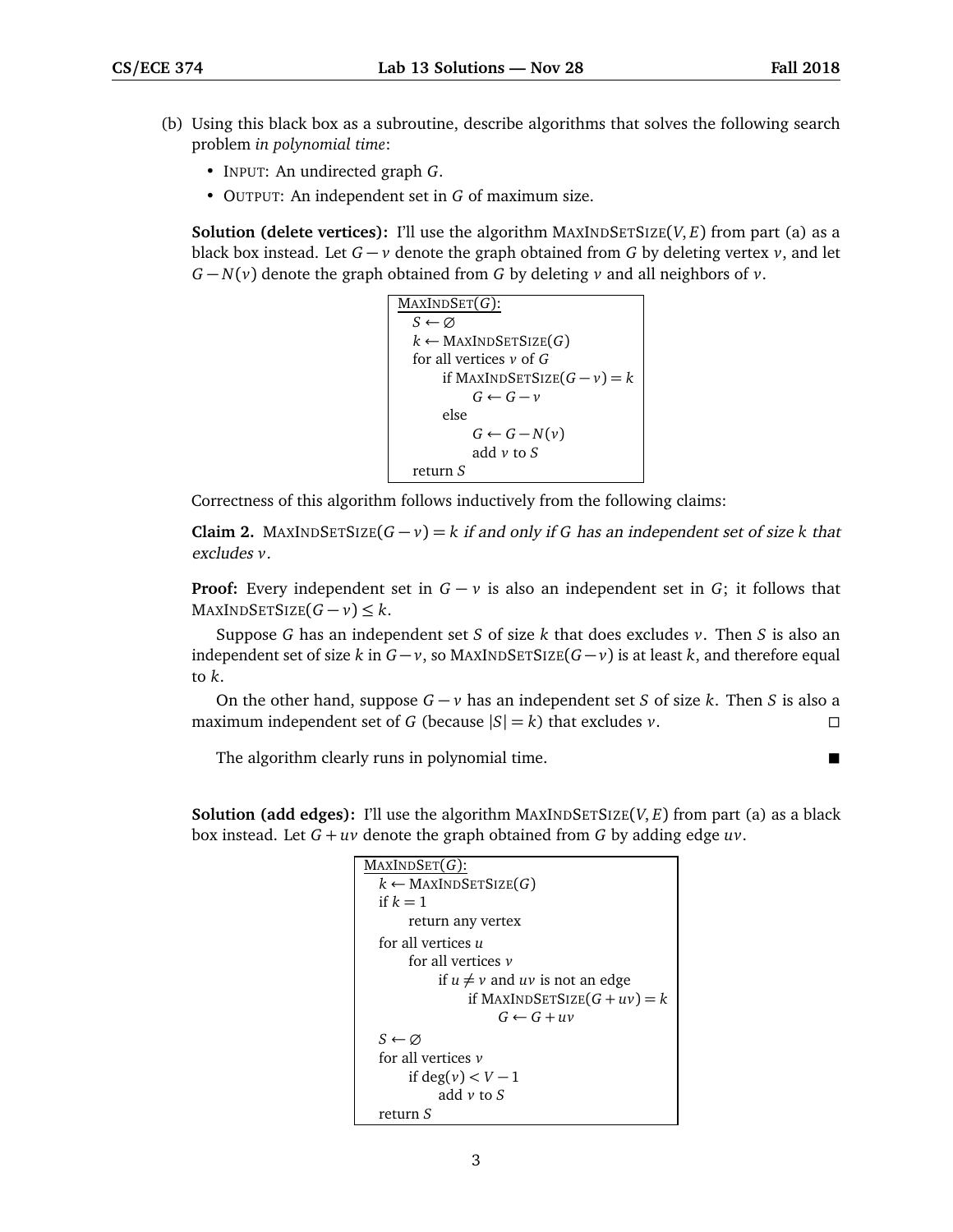The algorithms adds every edge it can without changing the maximum independent set size. Let  $G'$  denote the final graph. Any independent set in  $G'$  is also an independent set in the original input graph *G*. Moreover, the *largest* independent set in  $G'$  is also a largest independent set in *G*. Thus, to prove the algorithm correct, we need to prove the following claims about the final graph *G*<sup>'</sup>:

## **Claim 3.** The maximum independent set in  $G'$  is unique.

Proof: Suppose the final graph *G*<sup>'</sup> has more than two maximum independent sets *A* and *B*. Pick any vertex  $u \in A \setminus B$  and any other vertex  $v \in A$ . The set *B* is still an independent set in the graph  $G' + uv$ . Thus, when the algorithm considered edge  $uv$ , it would have added  $uv$  to the graph, contradicting the assumption that *A* is an independent set.  $\square$ 

**Claim 4.** Suppose  $k > 1$ . The unique maximum independent set of  $G'$  contains vertex  $v$  if and only if  $\deg(v) < V - 1$ .

**Proof:** Let *S* be the unique maximum independent set of *G'*, and let *v* be any vertex of *G*. If *v* ∈ *S*, then *v* has degree at most *V* − *k* < *V* − 1, because *v* is disconnected from every other vertex in *S*.

On the other hand, suppose  $\deg(v) < V - 1$  but  $v \notin S$ . Then there must be at least vertex *u* such that *uv* is not an edge in *G*<sup>'</sup>. Because  $v \notin S$ , the set *S* is still an independent set in  $G' + uv$ . Thus, when the algorithm considered edge  $uv$ , it would have added  $uv$  to the graph, and we have a contradiction.

The algorithm clearly runs in polynomial time.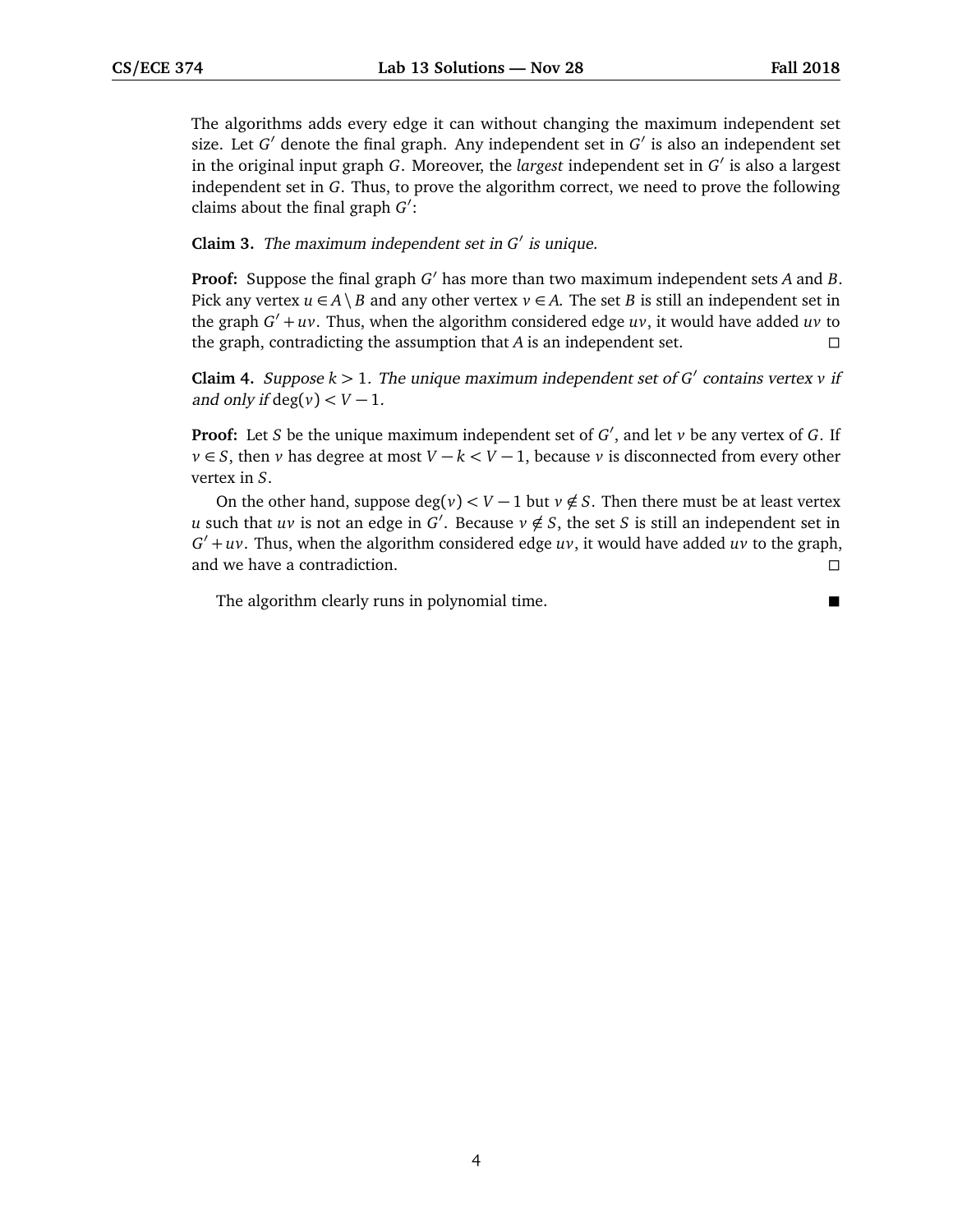## **To think about later:**

3. Formally, a *proper coloring* of a graph  $G = (V, E)$  is a function  $c: V \rightarrow \{1, 2, ..., k\}$ , for some integer *k*, such that  $c(u) \neq c(v)$  for all  $uv \in E$ . Less formally, a valid coloring assigns each vertex of *G* a color, such that every edge in *G* has endpoints with different colors. The *chromatic number* of a graph is the minimum number of colors in a proper coloring of *G*.

Suppose you are given a magic black box that somehow answers the following decision problem *in polynomial time*:

- INPUT: An undirected graph *G* and an integer *k*.
- OUTPUT: TRUE if *G* has a proper coloring with *k* colors, and FALSE otherwise.

Using this black box as a subroutine, describe an algorithm that solves the following *coloring problem in polynomial time*:

- INPUT: An undirected graph *G*.
- OUTPUT: A valid coloring of *G* using the minimum possible number of colors.

[Hint: You can use the magic box more than once. The input to the magic box is a graph and **only** a graph, meaning **only** vertices and edges.]

**Solution:** First we build an algorithm to compute the minimum number of colors in any valid coloring.

```
CHROMATICNUMBER(G):
  for k \leftarrow V down to 1
      if COLORABLE(G, k − 1) = FALSE
           return k
```
Given a graph  $G = (V, E)$  with *n* vertices  $v_1, v_2, \ldots, v_n$ , the following algorithm computes an array *color*[1 .. *n*] describing a valid coloring of *G* with the minimum number of colors.

```
COLORING(G):
  k \leftarrow CHROMATICNUMBER(G)〈〈—— add a disjoint clique of size k ——〉〉
  H \leftarrow Gfor c \leftarrow 1 to kadd vertex zc
to G
        for i \leftarrow 1 to c - 1add edge zi
zc
to H
  \langle \langle \text{---} for each vertex, try each color \text{---} \rangle \ranglefor i \leftarrow 1 to n
        for c \leftarrow 1 to kadd edge vi
zc
to H
        for c \leftarrow 1 to kremove edge vi
zc
from H
              if COLORABLE(H, k) = TRUEcolor[i] \leftarrow cbreak inner loop
              add edge vi
zc
from H
  return color[1 .. n]
```